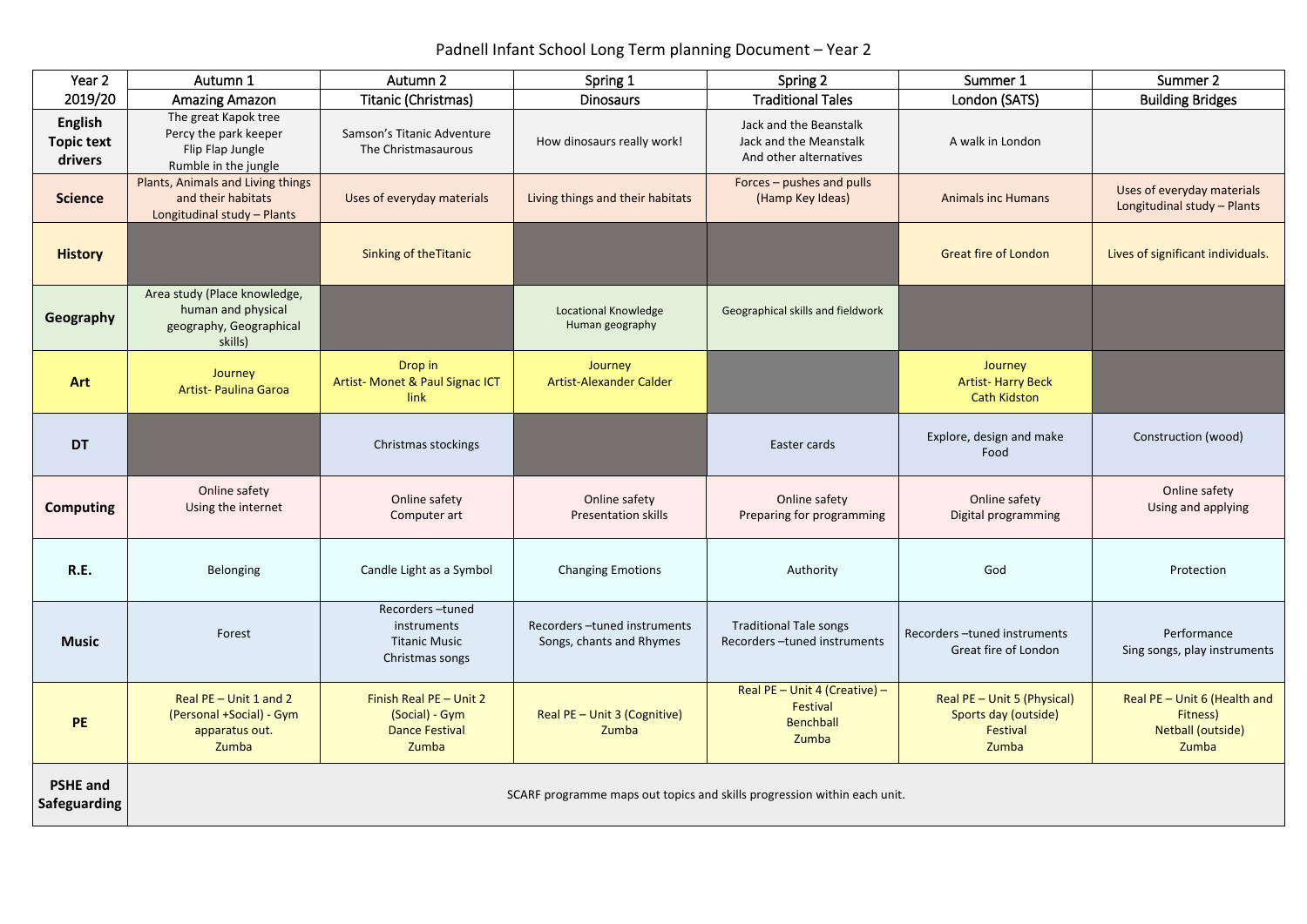## Padnell Infant School Long Term planning Document – Year 2

| Year <sub>2</sub>              | <b>Autumn 1</b>                                                                                                                                                                                                                                                                                                                                                                                                                                                                                                                                                                                                                                                                                                                       | <b>Autumn 2</b>                                                                                                                                                                                                                                                                                                                                                                                                              | Spring 1                                                                                                                                                                                                                                                                                                                                                                                                                          | <b>Spring 2</b>                                                                                                                                                                                                                                                                                                                                                                                    | Summer 1                                                                                                                                                                                                                                                                       | <b>Summer 2</b>                                                                                                                                                                                                                                                                                                                                                                                |
|--------------------------------|---------------------------------------------------------------------------------------------------------------------------------------------------------------------------------------------------------------------------------------------------------------------------------------------------------------------------------------------------------------------------------------------------------------------------------------------------------------------------------------------------------------------------------------------------------------------------------------------------------------------------------------------------------------------------------------------------------------------------------------|------------------------------------------------------------------------------------------------------------------------------------------------------------------------------------------------------------------------------------------------------------------------------------------------------------------------------------------------------------------------------------------------------------------------------|-----------------------------------------------------------------------------------------------------------------------------------------------------------------------------------------------------------------------------------------------------------------------------------------------------------------------------------------------------------------------------------------------------------------------------------|----------------------------------------------------------------------------------------------------------------------------------------------------------------------------------------------------------------------------------------------------------------------------------------------------------------------------------------------------------------------------------------------------|--------------------------------------------------------------------------------------------------------------------------------------------------------------------------------------------------------------------------------------------------------------------------------|------------------------------------------------------------------------------------------------------------------------------------------------------------------------------------------------------------------------------------------------------------------------------------------------------------------------------------------------------------------------------------------------|
| 2019/20                        | <b>Amazing Amazon</b>                                                                                                                                                                                                                                                                                                                                                                                                                                                                                                                                                                                                                                                                                                                 | Titanic (Christmas)                                                                                                                                                                                                                                                                                                                                                                                                          | <b>Dinosaurs</b>                                                                                                                                                                                                                                                                                                                                                                                                                  | <b>Traditional Tales/Giants</b>                                                                                                                                                                                                                                                                                                                                                                    | London (SATS)                                                                                                                                                                                                                                                                  | <b>Building Bridges</b>                                                                                                                                                                                                                                                                                                                                                                        |
| <b>Science</b>                 | Find out and describe how plants need water,<br>light and a suitable temperature to grow and stay<br>healthy.<br>Find out about and describe the basic needs of<br>animals, including humans, for survival (water,<br>food and air)<br>Identify and name a variety of plants and animals<br>in their habitats, including micro-habitats.<br>(unfamiliar habitat)<br>Identify that most living things live in habitats to<br>which they are suited and describe how different<br>habitats provide for the basic needs of different<br>kinds of animals and plants, and how they depend<br>on each other. (unfamiliar habitat)<br><b>Set Longitudinal study</b><br>Observe and describe how seeds and bulbs grow<br>into mature plants. | Identify and compare the uses<br>of a variety of everyday<br>materials, including wood,<br>metal, plastic, glass, brick,<br>rock, paper and cardboard for<br>particular uses.<br>Find out how the shapes of<br>solid objects made from some<br>materials can be changed by<br>squashing bending twisting<br>and stretching.<br><b>Forces - Hampshire Key ideas</b><br>Pushing and pulling can<br>change the shape of things. | Explore and compare the<br>difference between things that<br>are living, dead, and things that<br>have never been alive.<br>Find out about and describe the<br>basic needs of animals, including<br>humans, for survival (water, food<br>and air)<br>Describe how animals obtain<br>their food from plants and other<br>animals, using the idea of a<br>simple food chain, and identify<br>and name different sources of<br>food. | <b>Forces - Hampshire Key ideas</b><br>• Larger masses take bigger<br>pushes and pulls to move or<br>stop them.<br>Bigger pushes and pulls have<br>bigger effects.<br>Pushing and pulling can make<br>things move faster or slower.<br>Pushing and pulling can make<br>$\bullet$<br>things move or stop.                                                                                           | Notice that animals, including<br>humans, have offspring which<br>grow into adults.<br>Describe the importance for<br>humans of exercise, eating the<br>right amounts of different types<br>of food and hygiene.                                                               | Identify and compare the uses of<br>a variety of everyday materials,<br>including wood, metal, and brick,<br>for particular uses.<br>Find out how the shapes of solid<br>objects made from some<br>materials can be changed by<br>squashing bending twisting and<br>stretching.<br><b>Summarise Longitudinal study</b><br>Observe and describe how seeds and<br>bulbs grow into mature plants. |
| <b>Forest</b><br><b>School</b> | Identify and name a variety of plants and animals in their habitats, including micro-habitats, (familiar habitats)<br>Identify that most living things live in habitats to which they are suited and describe how different habitats provide for the basic needs of different kinds of animals and plants, and how they depend on each other. (famil<br>$\bullet$                                                                                                                                                                                                                                                                                                                                                                     |                                                                                                                                                                                                                                                                                                                                                                                                                              |                                                                                                                                                                                                                                                                                                                                                                                                                                   |                                                                                                                                                                                                                                                                                                                                                                                                    |                                                                                                                                                                                                                                                                                |                                                                                                                                                                                                                                                                                                                                                                                                |
| <b>History</b>                 |                                                                                                                                                                                                                                                                                                                                                                                                                                                                                                                                                                                                                                                                                                                                       | Significant historical places in<br>their own locality.<br>Events beyond living memory<br>that are significant nationally<br>and globally.                                                                                                                                                                                                                                                                                   |                                                                                                                                                                                                                                                                                                                                                                                                                                   |                                                                                                                                                                                                                                                                                                                                                                                                    | Understand events beyond living<br>memory that are significant<br>nationally.                                                                                                                                                                                                  | The lives of significant individuals<br>in the past who have contributed<br>to national and international<br>achievements.                                                                                                                                                                                                                                                                     |
| Geography                      | Understand geographical similarities and<br>differences through studying the human and<br>physical (season and weather, ocean, vegetation,<br>sea and forest) geography of a small area of the<br>United Kingdom, and of a small area in a<br>contrasting non-European country. (Local area<br>and area in Amazon)<br>Use world maps, atlases and globes to identify<br>countries, continents and oceans studied at this<br>key stage.<br>Identify the location of hot and cold areas of the<br>world in relation to the Equator and North and<br>South Poles.                                                                                                                                                                        |                                                                                                                                                                                                                                                                                                                                                                                                                              | Name and locate the world's<br>seven continents and five oceans<br>Use basic geographical<br>vocabulary to refer to: Key<br>physical features (vegetation,<br>river, valley and soil).                                                                                                                                                                                                                                            | Use simple compass directions<br>(North, South, East and West)<br>and locational and directional<br>language to describe the location<br>of features and routes on a map.<br>Use aerial photographs and plan<br>perspectives to recognise<br>landmarks and basic human<br>(farm, town and village) and<br>physical (soil): devise a simple<br>map; and use and construct<br>basic symbols in a key |                                                                                                                                                                                                                                                                                |                                                                                                                                                                                                                                                                                                                                                                                                |
| <b>Forest</b><br><b>School</b> | Identify seasonal and daily weather patterns in the United Kingdom and link to work in year 1<br>Use simple fieldwork and observational skills to study the geography of their school and its grounds and the key human and physical features of its surrounding environment.<br>$\bullet$<br>Understand geographical similarities and differences through studying the human and physical (season and weather, ocean, vegetation, sea and forest) geography of small area of United Kingdom (Local area).<br>$\bullet$                                                                                                                                                                                                               |                                                                                                                                                                                                                                                                                                                                                                                                                              |                                                                                                                                                                                                                                                                                                                                                                                                                                   |                                                                                                                                                                                                                                                                                                                                                                                                    |                                                                                                                                                                                                                                                                                |                                                                                                                                                                                                                                                                                                                                                                                                |
| Art                            | About the work of an artist, describing the<br>difference and similarities between different<br>practices and disciplines, and making links to their<br>own work.<br>• To use a range of materials creatively to design<br>and make products.<br>To develop a wide range of art and design<br>techniques in using colour texture.                                                                                                                                                                                                                                                                                                                                                                                                     |                                                                                                                                                                                                                                                                                                                                                                                                                              | • About the work of an artist,<br>describing the difference and<br>similarities between different<br>practices and disciplines, and<br>making links to their own work<br>To develop a wide range of art<br>and design techniques in using<br>texture, shape, line.                                                                                                                                                                |                                                                                                                                                                                                                                                                                                                                                                                                    | • About the work of an artist,<br>describing the difference and<br>similarities between different<br>practices and disciplines, and<br>making links to their own work<br>To develop a wide range of art<br>$\bullet$<br>and design techniques in using<br>texture, shape, line |                                                                                                                                                                                                                                                                                                                                                                                                |
| <b>DT</b>                      |                                                                                                                                                                                                                                                                                                                                                                                                                                                                                                                                                                                                                                                                                                                                       | Design a purposeful,<br>functional, appealing products<br>for themselves and other<br>users based on design criteria.                                                                                                                                                                                                                                                                                                        |                                                                                                                                                                                                                                                                                                                                                                                                                                   | <b>Easter cards</b><br>Explore and use mechanisms in<br>their products (Leavers and<br>sliders)                                                                                                                                                                                                                                                                                                    | Use the basic principles of a<br>healthy and varied diet to<br>prepare diets.<br>Understand where food comes<br>from. (FS)                                                                                                                                                     | Generate, develop, model and<br>$\bullet$<br>communicate their ideas through<br>talking, drawing, templates,<br>mock-ups and, where                                                                                                                                                                                                                                                            |